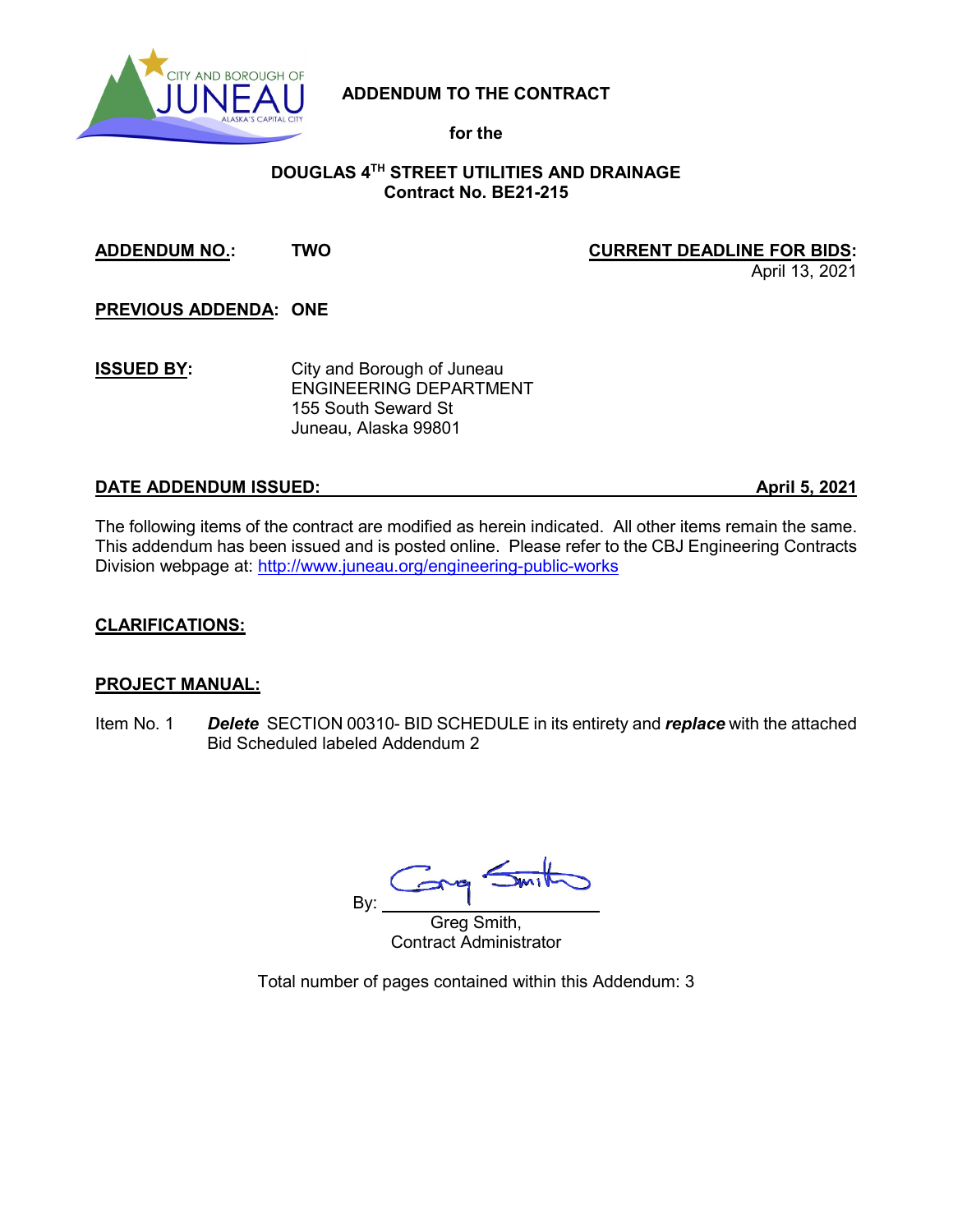### **SECTION 00310 - BID SCHEDULE**

|          |                                                              |                        |                          | <b>UNIT PRICE</b> |              | <b>AMOUNT</b>  |              |
|----------|--------------------------------------------------------------|------------------------|--------------------------|-------------------|--------------|----------------|--------------|
| PAY ITEM |                                                              | PAY                    | APPROX.                  |                   |              |                |              |
| NO.      | PAY ITEM DESCRIPTION                                         | <b>UNIT</b>            | <b>QUANTITY</b>          | <b>DOLLARS</b>    | <b>CENTS</b> | <b>DOLLARS</b> | <b>CENTS</b> |
| 1505.1   | Mobilization                                                 | Lump Sum               | All Req'd                | <b>LUMP</b>       | <b>SUM</b>   |                |              |
| 1550.1   | <b>Traffic Maintenance</b>                                   | Lump Sum               | All Req'd                | <b>LUMP</b>       | <b>SUM</b>   |                |              |
| 1570.1   | <b>Erosion and Sediment Control</b>                          | Lump Sum               | All Req'd                | <b>LUMP</b>       | <b>SUM</b>   |                |              |
| 2202.1   | Excavation                                                   | $\overline{\text{CY}}$ | 2,277                    |                   |              |                |              |
|          |                                                              | Contingent             |                          |                   |              |                |              |
| 2202.2   | Mining Area Restoration & Road Cleaning Guarantee            | Sum                    | All Req'd                | CONTINGENT SUM    |              | \$5,000 00     |              |
| 2205.1   | Riprap, Class   & II                                         | <b>CY</b>              | 233                      |                   |              |                |              |
| 2206.1   | Recycled Asphalt Pavement                                    | $\overline{\rm CY}$    | 1,441                    |                   |              |                |              |
| 2401.1   | Sanitary Sewer Pipe, 8-Inch PVC                              | LF                     | 1,614                    |                   |              |                |              |
| 2401.2   | 6-Inch PVC Service Connections and Laterals                  | EA                     | 23                       |                   |              |                |              |
| 2401.3   | Locate Sanitary Sewer Services                               | Lump Sum               | All Req'd                | <b>LUMP</b>       | <b>SUM</b>   |                |              |
| 2401.4   | Connect to Existing Sanitary Sewer Pipe                      | EA                     | 4                        |                   |              |                |              |
| 2402.1   | Sanitary Sewer Manhole, Type I                               | EA                     | $\overline{7}$           |                   |              |                |              |
| 2402.2   | Sanitary Sewer Manhole, Type I with Fiberglass Base<br>Liner | EA                     |                          |                   |              |                |              |
| 2402.3   | <b>Connect to Existing Sanitary Sewer Manhole</b>            | EA                     | 3<br>$\mathbf{1}$        |                   |              |                |              |
| 2501.1   | 6-Inch PVC Pipe Culvert                                      | LF                     | 27                       |                   |              |                |              |
| 2501.2   | 12-Inch CPP Pipe Culvert                                     |                        | 507                      |                   |              |                |              |
| 2501.3   | 18-Inch CPP Pipe Culvert                                     | LF<br>LF               | 535                      |                   |              |                |              |
| 2501.4   | 24-Inch CPP Pipe Culvert                                     | LF                     | 72                       |                   |              |                |              |
| 2502.1   | Storm Drain Manhole, Type I                                  | EA                     | 3                        |                   |              |                |              |
|          | Storm Drain Manhole, Type II with Oil-Water                  |                        |                          |                   |              |                |              |
| 2502.2   | Separator                                                    | EA                     | 1                        |                   |              |                |              |
| 2502.3   | Catch Basin, Type III                                        | EA                     | 6                        |                   |              |                |              |
| 2502.4   | Catch Basin, Type IV                                         | EA                     | $\overline{5}$           |                   |              |                |              |
| 2503.1   | 84-Inch SRPE Culvert with Headwall                           | Lump Sum               | All Req'd                | <b>LUMP</b>       | <b>SUM</b>   |                |              |
| 2601.1   | 10-Inch HDPE Water Pipe                                      | LF                     | 2,472                    |                   |              |                |              |
| 2601.2   | 14-Inch HDPE Water Pipe                                      | LF                     | 1,233                    |                   |              |                |              |
| 2601.3   | Connect to Existing Water Pipe                               | EA                     | 6                        |                   |              |                |              |
| 2601.4   | Connect to Existing Water Pipe at PRV                        | EA                     | $\overline{\mathcal{L}}$ |                   |              |                |              |
| 2601.5   | <b>Temporary Water System</b>                                | Lump Sum               | All Req'd                | <b>LUMP</b>       | <b>SUM</b>   |                |              |
| 2601.6   | <b>Corrosion Protection</b>                                  | EA                     | 8                        |                   |              |                |              |
| 2602.1   | 8-Inch Gate Valve                                            | EA                     | $\sqrt{2}$               |                   |              |                |              |
| 2602.2   | 10-Inch Gate Valve                                           | EA                     | $\boldsymbol{6}$         |                   |              |                |              |
| 2602.3   | 14-Inch Butterfly Valve                                      | EA                     | $\sqrt{2}$               |                   |              |                |              |
| 2603.1   | Fire Hydrant Assembly With RAP Access Pad                    | EA                     | $\overline{c}$           |                   |              |                |              |
| 2603.2   | Connect to Existing Fire Hydrant                             | EA                     | $\mathbf{1}$             |                   |              |                |              |
| 2605.1   | 1-Inch Poly Water Service                                    | $\mathbf{E}\mathbf{A}$ | 24                       |                   |              |                |              |
| 2605.2   | 2-Inch Poly Water Service                                    | EA                     | 2                        |                   |              |                |              |
| 2605.3   | 8-Inch HDPE Water Service                                    | EA                     | $\overline{2}$           |                   |              |                |              |
| 2605.4   | Locate Water Services                                        | Lump Sum               | All Req'd                | <b>LUMP</b>       | <b>SUM</b>   |                |              |
| 2607.1   | Pipe Insulation                                              | Board                  | 163                      |                   |              |                |              |
| 2702.1   | <b>Construction Surveying</b>                                | Lump Sum               | All Req'd                | <b>LUMP</b>       | <b>SUM</b>   |                |              |
| 2707.1   | 6-Foot Chain Link Fence with Slats                           | $\rm LF$               | 148                      |                   |              |                |              |
|          |                                                              | <b>SLURRY</b>          |                          |                   |              |                |              |
| 2710.1   | Seeding, Hydraulic Method, Type III                          | <b>UNIIT</b>           | 3                        |                   |              |                |              |
| 2716.1   | Remove Existing Storm Drainage System                        | Lump Sum               | All Req'd                | <b>LUMP</b>       | <b>SUM</b>   |                |              |
| 2717.1   | Remove and Abandon Existing Sanitary Sewer<br>System         | Lump Sum               | All Req'd                | <b>LUMP</b>       | $\rm SUM$    |                |              |
|          |                                                              |                        |                          |                   |              |                |              |